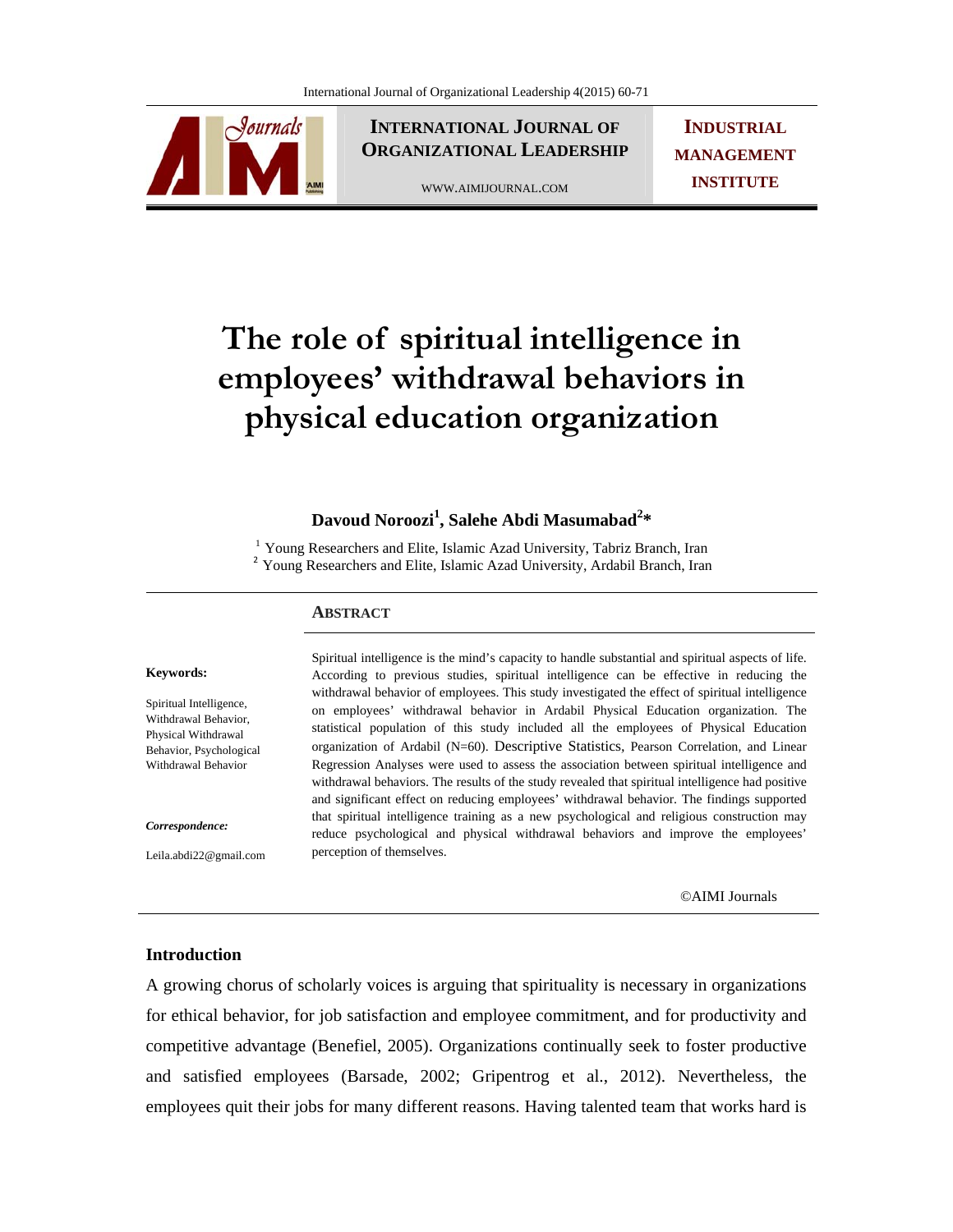not enough; organizations should keep their employees on the job for a long period of time and benefit from their efforts (Murphy, 1986). Simply put, organizational commitment is defined as employee's desire to remain with organization (Mowday, Steers, & Porter, 1979). The counterpoint to the organizational commitment is withdrawal behavior (Kwantes, 2003). Employee's commitment to the organization has effects on the employees themselves, on the organization and on the society. As employees become more committed to the organization, they show reduced withdrawal behaviors and increased citizenship behaviors in their organizations. There are some reasons why employees become disengaged from their work. The most common form of work disengagement is exhibited through job withdrawal behaviors. Job withdrawal refers to behaviors individuals show to avoid aspects of their specific work-role or minimize the time spent on their specific work tasks while maintaining their current organizational and work role (Hanisch & Hulin, 1990a, 1990b, 1991; Wang & Yi, 2012). Such behaviors manifest within the workplace and may take either a physical or a psychological form. The reasons behind withdrawal behaviors may be related to job dissatisfaction, job involvement, and organizational commitment (Brooke, Russell, & Price, 1988). Employee withdrawal consists of behaviors such as absence, lateness, and ultimately job turnover (Bayram, Gursakal, & Bilgel, 2009; Berry, Lelchook, & Clark, 2010). In fact, withdrawal behaviors are costly to organizations and organizations need to understand these behaviors (Rosse & Noel, 1996).

 Psychological specialists, management researchers, and practitioners believe that the employees' perception and application of spiritual intelligence as a crucial factor have effect on employees' mental and physical health (Saad, Hatta, & Mohamad, 2010), productivity, workforce spirit, organizational commitment, job satisfaction, and speed of training new work skills (Charkhabi, Mortazavi, Alimohammadi, & Hayati, 2014; Newell, 1995). Furthermore, the misuse of spiritual intelligence may also lead to anxiety, absence, lateness, turnover, strike, early retirement, and generally cause job withdrawal behaviors from the organization among employees (Berry, Lelchook, & Clark, 2010; Herzberg, Mausness, Peterson, & Capwell, 1957; Hulin, 1991; Johns, 2001; Koslowsky, 2000, 2009; Mobley, 1987).

 Nowadays, the two concepts of morality and spirituality are widely discussed by organizations (Fry, 2003; Martin & Hafer, 2009; Silingiene & Skeriene, 2014; Weinberg & Locander, 2014), to name but a few. In the current era, complex environmental phenomenon causes different attitudes, approaches, and responses; regarding to the intensity of the need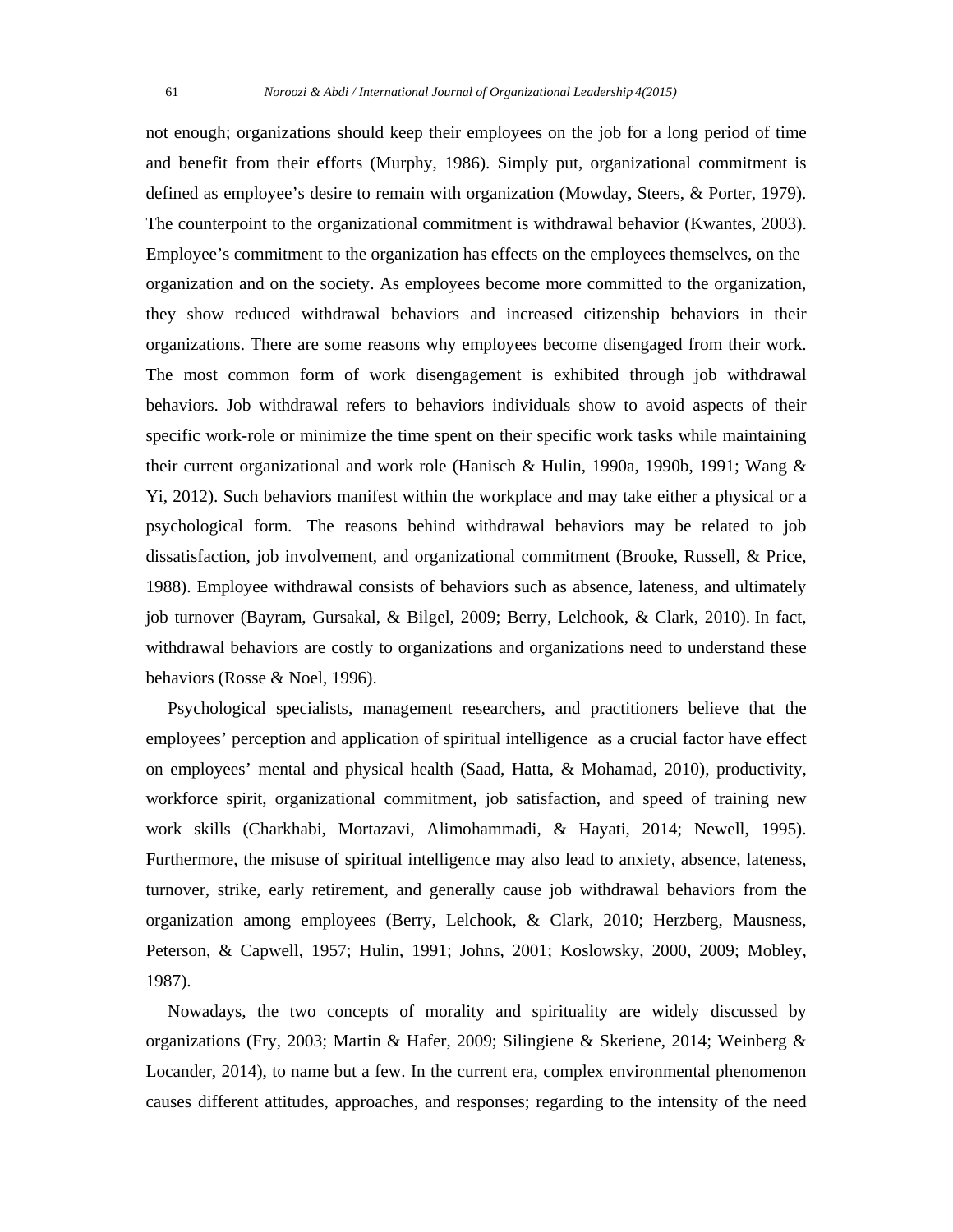for trust in organizations around the world, the need for the spirituality and spiritual intelligence has increased among employees (Asgari Vaziri & Zareei, 2011). Considering the different dimensions of spiritual intelligence such as virtuousness, consciousness or self awareness, and the ability to enter higher stages of moral and ethical levels, it can be considered as an important factor affecting employees' withdrawal behavior in Physical Education (PE) organizations. In sum, based on the importance of spiritual intelligence in reducing disengagement and withdrawal behavior in the workplace and the perceived gap in the literature, this study aims to investigate the effect of spiritual intelligence on employees' job withdrawal behavior in Ardabil PE organization.

### **Spiritual Intelligence**

Spiritual intelligence emerges as a consciousness that evolves into an ever-deepening awareness of matter, life, body, mind, soul, and spirit within different scientific presentations and conferences (Sisk, 2002). Using the word of spiritual intelligence in management and scientific psychology literature was attributed to Zohar and Marshall's (2001) and Emmons' (2000a) activities in the two last two decades (Cowan, 2002; Kalantarkousheh, Sharghi, Soleimani, & Ramazani, 2014). Drawing on Gardner's definition of intelligence, Emmons (2000b) argued that spirituality can be viewed as a form of intelligence because it predicts functioning and adaptation and offers capabilities that enable people to solve problems and attain goals (King, 2008). Amram (2009) asserted that spiritual intelligence consists of sense of meaning and having a mission in life, sense of sacredness in life, balanced understanding of material value, and hoping to build a better world. An individual who possess a high degree of spiritual intelligence, tries to look for a response to fundamental questions of life, criticizes the traditions, has flexibility, consciousness, inspiration and intuition, and a holistic view of the world. In a nutshell, spiritual intelligence can simply change people (Samadi, 2006; Shahbakhsh, & Moallemi, 2013).

 Emmons (2000a) argued that spiritual intelligence combines spirituality as an internal structure and intelligence as an external structure into a new structure and develops remarkable capacities in an individual to use spirituality practically. He originally proposed 5 components of spiritual intelligence, including the capacity to transcend the physical and material, the ability to experience heightened states of consciousness, the ability to sanctify everyday experience, the ability to utilize spiritual resources to solve problems, and the capacity to be virtuous to show forgiveness, gratitude, mercy, and humility.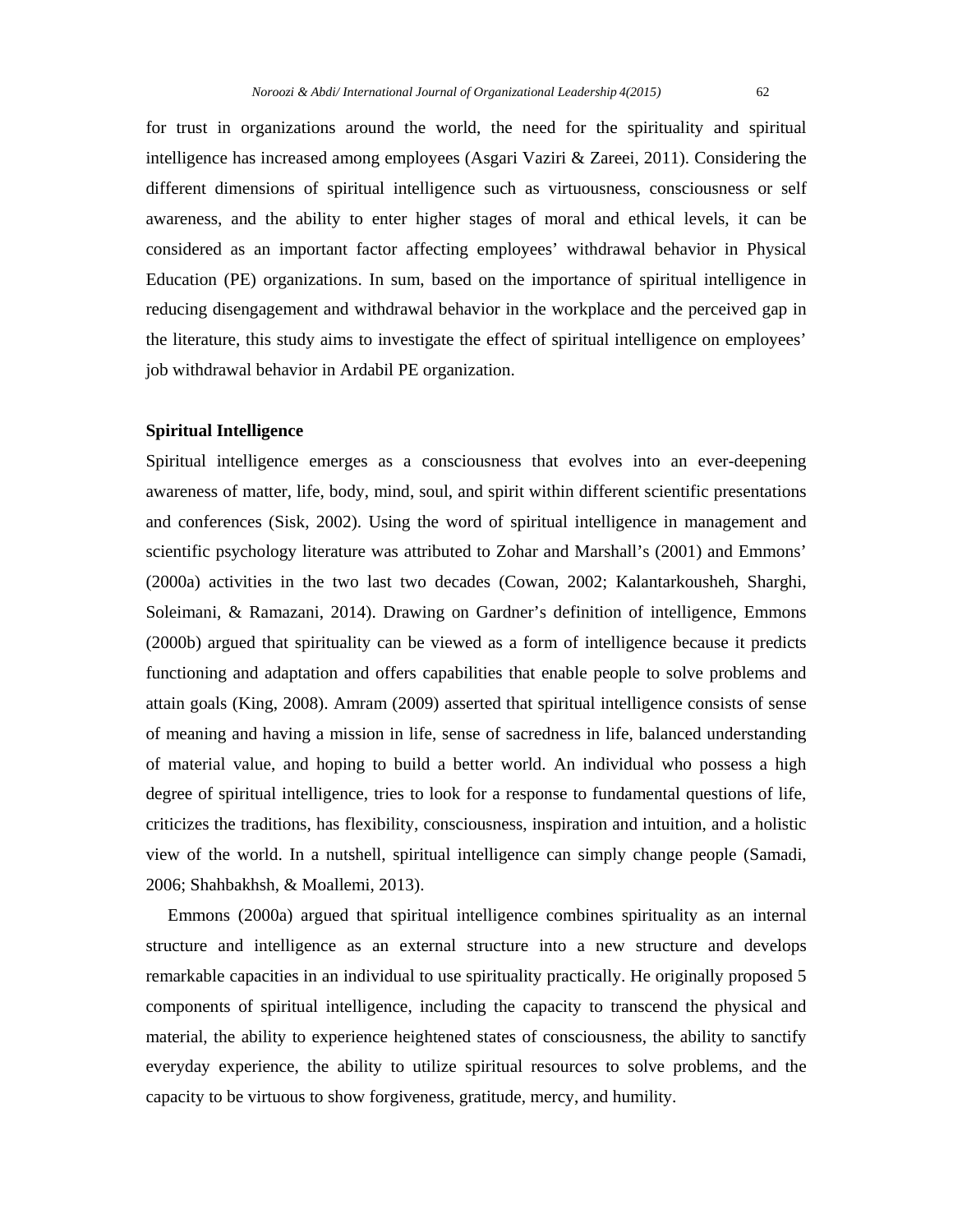#### **Withdrawal Behavior**

The scientific study of immoral behavior of organization employees does not have a far longer history than the study of positive behaviors (Colquitt, Baer, Long, & Halvorsen-Ganepola, 2014**)**. Although some of these negative and immoral behaviors have individually studied in business settings, the scientific and systematic study of such behaviors has grown in recent years. Withdrawal behaviors refer to those behaviors that can deliberately harm or damage organizations and people in organizations including senior managers, supervisors, employees, clients, and customers. It consists of behaviors such as absence, lateness, and finally job quitting or turnover (Coplan & Rubin, 2010; Özdemir, Cheah, & Coplan, 2015; Sackett, Berry, Wiemann, & Laczo, 2006). Withdrawal comes in two forms: Psychological (or neglect) and physical (or exit).

 Physical withdrawal behavior consists of actions that provide a physical escape from the work environment such as tardiness or lateness (Adler & Golan, 1981; Blau, 1994, 1998), long breaks or physical escape whether short term or long term from working environment, absence, and quitting (Lebreton, Binning, Adorno, & Melcher, 2004; Pelled & Xin, 1999; Rosse, 1988). Lateness is defined as arriving late for work or early departure from work (Groeneveld & Shain, 1985). It shows a lack of motivation to arrive at work on time. One of the most fundamental concepts in administrative and organizational framework is long break. Lack of access to modern technologies, is another cause of wasting time in the organizations. Absenteeism occurs when employees miss a full working day. There are several causes for being absent from work. Researchers divided it into two groups, namely justified absence and unjustified absence (Gupta & Jenkins, 1991; Hackett, 1989). Employers try to retain their top talent, empower employees to highly manage careers, and reach high levels of productivity by increasing competition and development of human resources. Organizations usually apprehend that they may lose their human resources. Voluntarily leaving the organization is called quitting. It is the most serious form of physical withdrawal behavior (Harman et al., 2007).

 Psychological withdrawal behavior comes in number of shapes and sizes, including daydreaming, cyber loafing, and moonlighting (Colquit, LePine, & Wesson, 2009; Lim, 2002). Daydreaming happens when an employee appears to be working but has a distracted mind and poor attention control over thoughts or concerns. Cyber loafing is the most widespread form of psychological withdrawal among employees (Lim & Teo, 2005). It is used to describe the actions of employees who surf the Internet during working hours for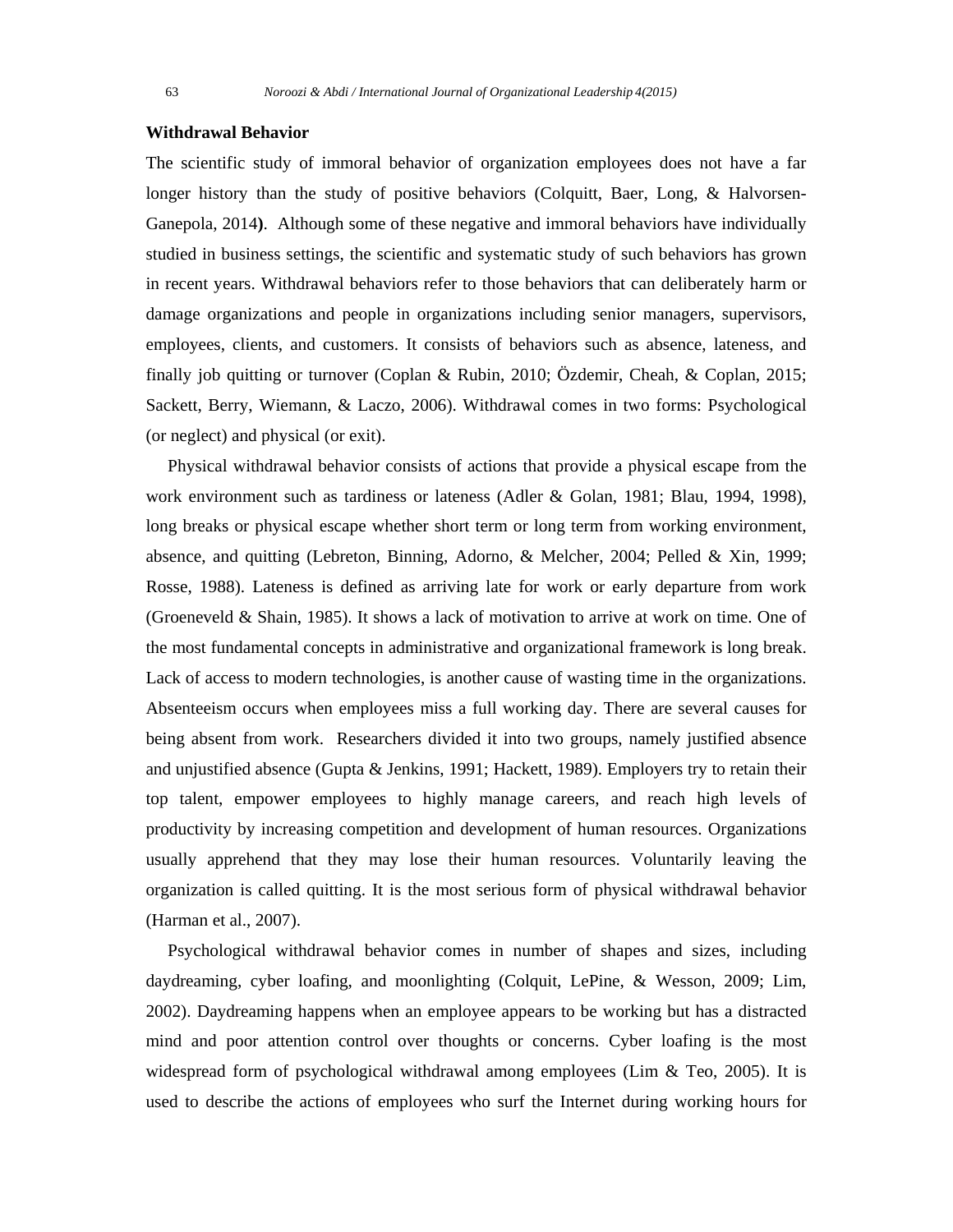personal use while pretending to do work. It is considered as a new counter-productive work behavior. Engaging in moonlightening is defined as allocating their work time and resources to do or complete a work other than their job duties (Biglaiser & Ma, 2007). An overview of this study is presented in the conceptual framework given in Figure 1.



*Figure1.* Conceptual framework of research

#### **Research Question**

In line with the discussion above, the following research question was formulated:

 Does spiritual intelligence affect the employees' physical and psychological withdrawal behavior in PE organization in Ardabil?

## **Method**

#### *Participants*

The participants of the study consisted of 60 employees (17 females and 43 males) working at PE organization in Ardabil, Iran. The average age of the participants was 43, with an age range of 29 to 58 years.

#### *Instrument*

In order to collect the data and to test the hypotheses of the study, a questionnaire was developed and distributed among participants. To confirm the validity of the questionnaire, the researchers asked two experts in the field to rate the instrument's efficacy in terms of how effectively it measures participants' use of withdrawal behaviors. The questionnaire consisted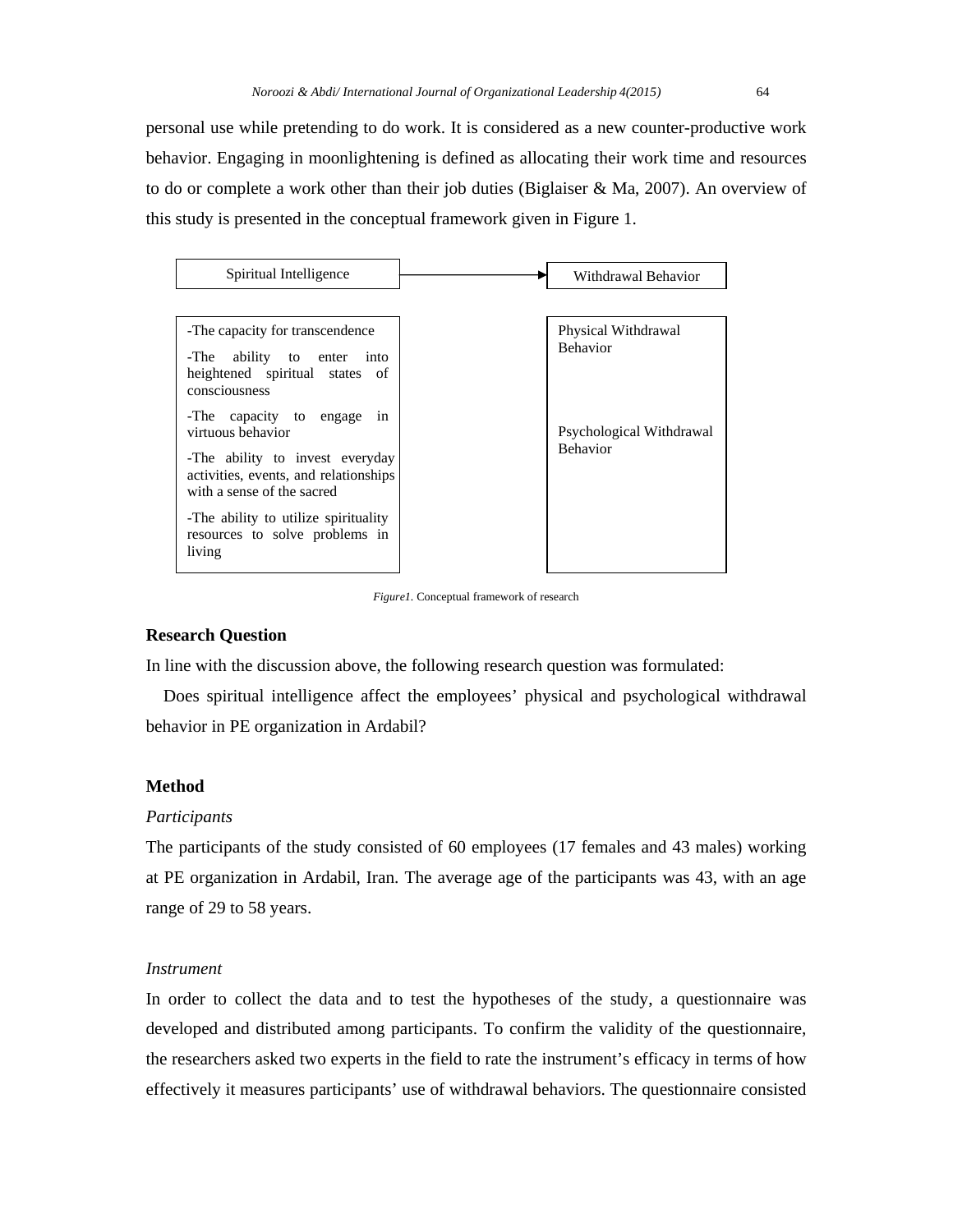of two sections; each section included 13 items about spiritual intelligence and withdrawal behavior. Informants were instructed to rate themselves using a five point Likert-Scale where 1 represented very good and 5 very poor. Based on the data gathered, the reliability coefficient alphas were calculated through Cronbach alpha to be 0.78 and 0.81 for two sections respectively.

#### **Results**

Table1

The research hypotheses were tested using both the descriptive statistical as well as the inferential statistical method. In addition, Pearson Correlation Coefficient and Multiple Regression have been utilized for data analysis. A one-way ANOVA was run to test the effects of five components of spiritual intelligence on employees' withdrawal behavior. Table 1 presents the means and standard deviations for the spiritual intelligence score of the participants. As shown in Table 1, the mean score of the employees' ability to invest everyday activities, events, and relationships with a sense of the sacred has the highest value among other subscales of spiritual intelligence (Mean =  $2.30$ , SD =  $2.57$ ). Furthermore, total mean of spiritual intelligence equaled to 3.50. Results from Table 1 indicate that the mean for subscales of physical and psychological behavior equaled to 1.73 and 2.54, respectively.

| <i>Descriptive Statistics for the Spiritual Intelligence</i>              |      |      |  |  |  |
|---------------------------------------------------------------------------|------|------|--|--|--|
| Components                                                                | Mean | SD   |  |  |  |
| The capacity for transcendence                                            | 1.8  | 3.58 |  |  |  |
| The ability to enter into heightened spiritual states of consciousness    | 1.9  | 3.57 |  |  |  |
| The capacity to engage in virtuous behavior                               | 1.39 | 3.07 |  |  |  |
| The ability to invest everyday activities, events, and relationships with | 2.30 | 2.57 |  |  |  |
| a sense of the sacred                                                     |      |      |  |  |  |
| The ability to utilize spirituality resources to solve problems in living | 1.61 | 3.31 |  |  |  |
| Physical Withdrawal Behavior                                              | 1.73 | 3.01 |  |  |  |
| Psychological Withdrawal Behavior                                         | 2.54 | 3.24 |  |  |  |
| Withdrawal Behaviors (total)                                              | 2.83 | 3.86 |  |  |  |
| Spiritual Intelligence (total)                                            | 3.50 | 4.12 |  |  |  |

*Descriptive Statistics for the Spiritual Intelligence* 

 In addition, one-sample Kolmogorov-Smirnov test was conducted to assess whether data had normal distribution. The results of the K-S test (Table 2) indicated that the scores of each component were normally. As a result, parametric tests were used for hypothesis testing.

 Multiple regression analysis was used to determine the extent to which predicator variables jointly as well as individually contributed to the prediction of the criterion variables. In this analysis, withdrawal behaviors (physical and psychological) have been considered as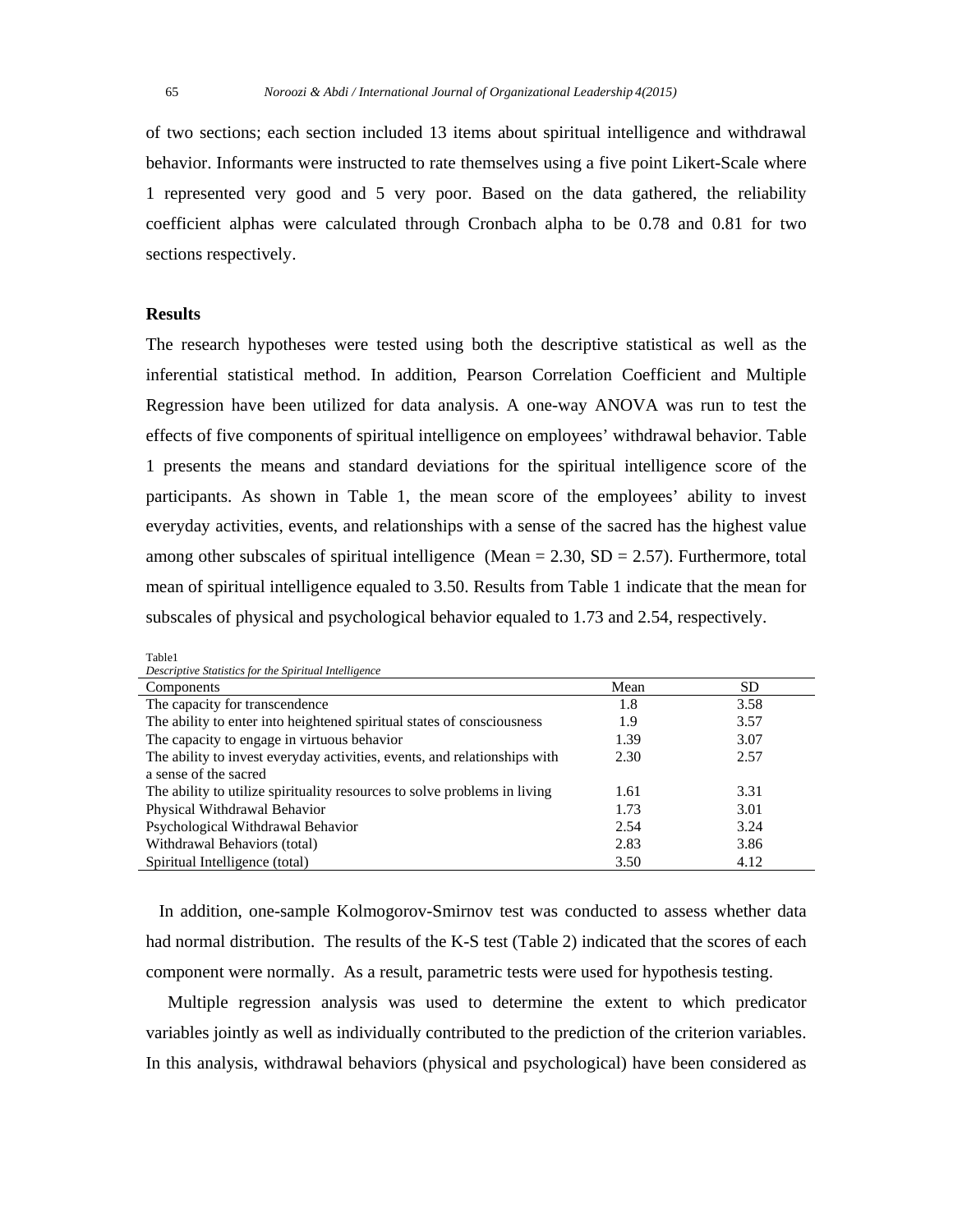Table2

criterion variables and spiritual intelligence has been taken into account as predicator variable in the regression analysis.

| One-Sample Kolmonogorov-Smirnove Test                                                           |              |
|-------------------------------------------------------------------------------------------------|--------------|
| Components                                                                                      | Asymp.Sig.   |
|                                                                                                 | $(2-tailed)$ |
| The capacity for transcendence                                                                  | 0.08         |
| The ability to enter into heightened spiritual states of consciousness                          | 0.45         |
| The capacity to engage in virtuous behavior                                                     | 0.91         |
| The ability to invest everyday activities, events, and relationships with a sense of the sacred | 0.13         |
| The ability to utilize spirituality resources to solve problems in living                       | 0.65         |
| Physical Withdrawal Behavior                                                                    | 0.16         |
| Psychological Withdrawal Behavior                                                               | 0.13         |
| Withdrawal Behaviors (total)                                                                    | 0.25         |
| Spiritual Intelligence (total)                                                                  | 0.33         |

 The main question addressed in this study was whether the spiritual intelligence would affect the employees' withdrawal behavior. The results indicated that spiritual intelligence of employees showed 48.9% correlation coefficient with withdrawal behavior and defined 28.1% of variance of withdrawal behavior. The correlation coefficient between the scores of spiritual intelligence and the withdrawal behavior was 0.48 and it was significant at level *p* < 0.00. In other words, the effect of spiritual intelligence on withdrawal behavior was significant regarding observed variance ( $F = 23.1$ ,  $p < 0.05$ ). According to the negative slope of standard regression coefficient (Beta) and t-ratio, it could be deduced that there was an inverse relation between predicator and criterion, that is, higher scores for SI predicted lower scores on withdrawal behavior. Therefore, spiritual intelligence had positive effect on decreasing the amount of withdrawal behavior.

| Table3                                                                         |                |                |      |             |         |       |      |
|--------------------------------------------------------------------------------|----------------|----------------|------|-------------|---------|-------|------|
| Multiple Regression Analysis of Spiritual Intelligence and Withdrawal Behavior |                |                |      |             |         |       |      |
| Variable                                                                       | Correlation    | Square of      | B    | Standard    | t-ratio | Value |      |
|                                                                                | Coefficient(R) | Correlation    |      | Regression  |         | F     |      |
|                                                                                |                | Coefficient    |      | Coefficient |         |       |      |
|                                                                                |                | $\mathbf{R}^2$ |      | (Beta)      |         |       |      |
| Spiritual<br>Intelligence                                                      | 0.48           | 0.28           | 0.27 | $-0.22$     | $-4.8$  | 23.1  | 0.00 |

 In order to assess the impact of spiritual intelligence on employees' physical withdrawal behavior further analyses were done. Table 4 displays the summary of the information about the obtained ratios from the regression analysis of spiritual intelligence on employees. The second regression analysis also was run to evaluate the predictive value of spiritual intelligence variable on the criterion variable of physical withdrawal behavior. The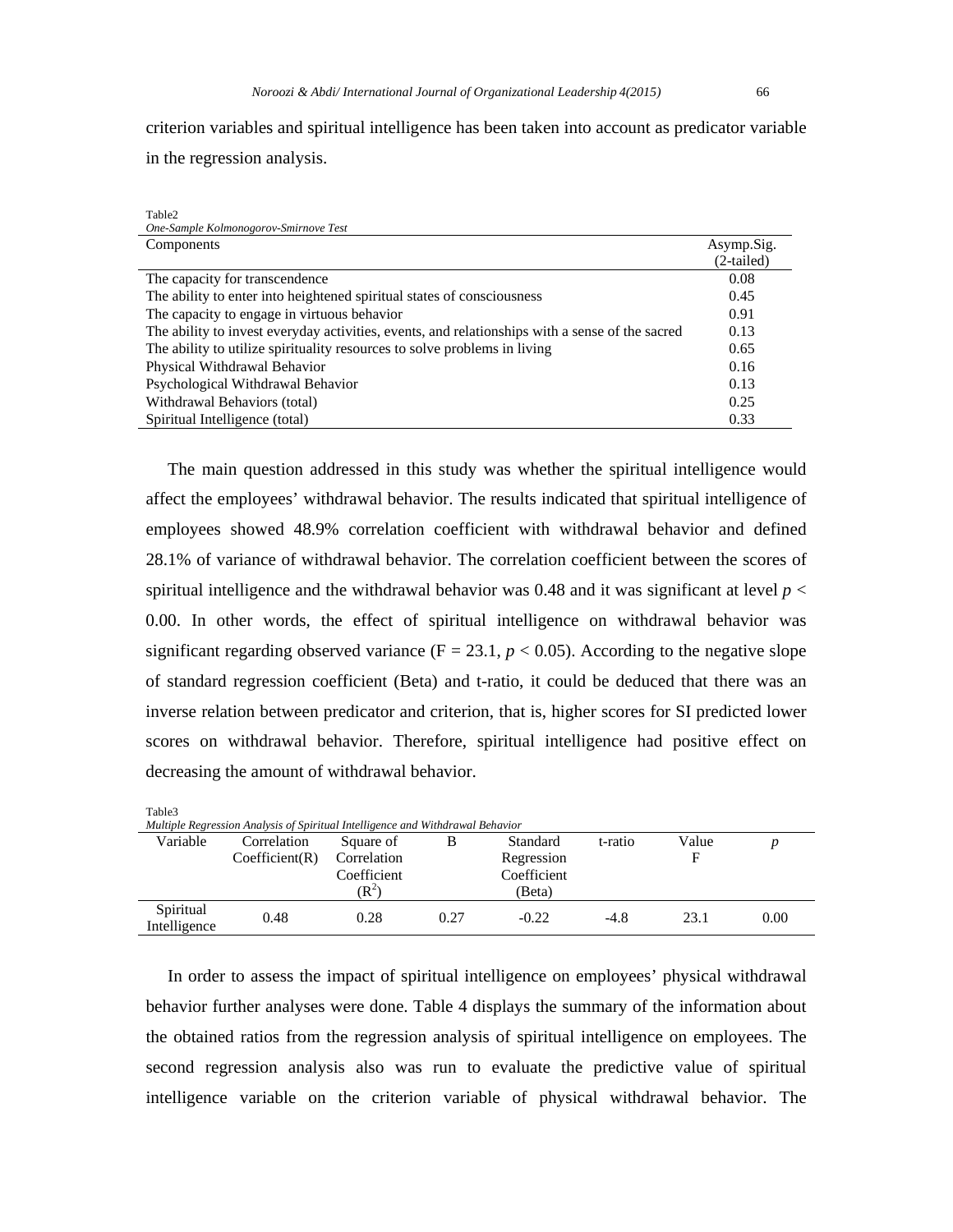correlation coefficient between the scores of spiritual intelligence and physical withdrawal behavior was 0.41 and it was significant at level  $p < 0.00$ . It can be explained 23.1% of variance of physical withdrawal behavior as criterion variable. According to the negative slope of standard regression coefficient (Beta) and t-ratio, there was an inverse relation between predicator and criterion, that is, higher scores for spiritual intelligence predicted lower scores on physical withdrawal behavior. Therefore, spiritual intelligence had positive effect on decreasing the amount of physical withdrawal behavior.

Table4 *Multiple Regression Analysis of Spiritual Intelligence and Physical Withdrawal Behavior*  Variable R R square  $(R<sup>2</sup>)$ ) B Beta t F *<sup>p</sup>* Spiritual Intelligence 0.41 0.23 0.20 -0.19 -3.9 22.13 0.00

 As Table 5 indicates, the obtained F value was statistically significant which indicated statistically significance of the relationship between spiritual intelligence and psychological withdrawal behavior. The predictive variable spiritual intelligence could predict the criterion variable (psychological withdrawal behavior). Therefore, regression analysis was allowed and feasible.

Table 5

| Multiple Regression Analysis of Spiritual Intelligence and psychological Withdrawal Behavior |      |                       |                   |         |      |       |      |
|----------------------------------------------------------------------------------------------|------|-----------------------|-------------------|---------|------|-------|------|
| Variable                                                                                     |      | R square<br>$\rm R^2$ |                   | Beta    |      |       |      |
| Spiritual<br>Intelligence                                                                    | 0.51 | 0.31                  | 0.30 <sub>1</sub> | $-0.26$ | -6.2 | 24.61 | 0.00 |

 According to Table 5, spiritual intelligence played a key role in predicting psychological withdrawal behavior, that is, higher scores for spiritual intelligence predicted lower scores on physical withdrawal behavior. The negative slope of Beta implied an inverse relation between dependent and independent variables of the study. Therefore, spiritual intelligence had positive impact on decreasing the amount of psychological withdrawal behavior.

## **Discussion**

The present study set out to investigate the influence of spiritual intelligence on employees' withdrawal behavior in PE organization. The positive effects of spiritual intelligence in promotion of an organization's effectiveness and individual growth of employees were considered in this study. Results indicated a statistically significant relationship between spiritual intelligence and withdrawal behavior. Through application of spiritual intelligence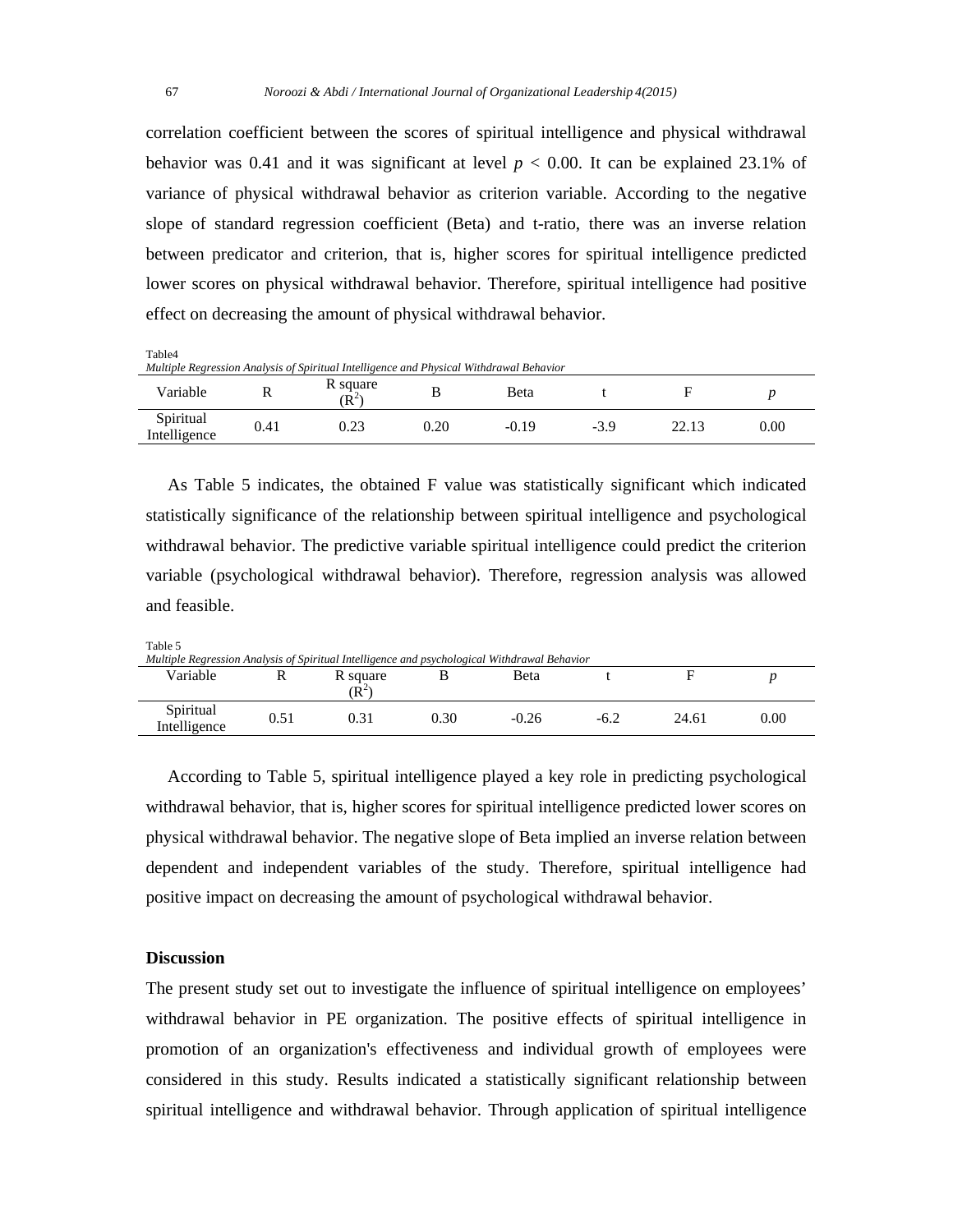components, employees would experience less exhaustion and it would enhance the organizational efficiency and effectiveness. It gives the managers and employees a broader perspective and ability to create, convert, and transform organizational values. Spirituality in workplace leads to improved organizational performance and is addressed by lasting organizational excellence (Case & Gosling, 2010; Corbett, 2009). Having ability to enhance spiritual intelligence components such as the ability to engage in virtuous behavior and invest everyday activities, events, and relationships with a sense of the sacred can help employees overcome withdrawal behaviors. Spiritual intelligence provides an opportunity to change the situation for better managing. It is the intelligence that gives deeper sense of fulfillment and satisfaction to high levels of our life. The growth of spiritual intelligence helps us achieve a new level of understanding of ourselves and increase our self-confidence in order to have a stable self and decrease our daily tensions. Furthermore, it can add a sense of depth and richness to communications. Malik and Naeem (2011) concluded that dimensions of spiritual intelligence had a positive relationship with promotion of organizational commitment and reduction of withdrawal behaviors.

 This study can be replicated in a wide range in order to help the managers and supervisors to make a firm judgment about the importance of withdrawal behavior. Determining the relative contribution of withdrawal behaviors may have an effect on efficiency and optimized performance of organizations. Therefore, successful organizations should be compared with unsuccessful ones based on their performance, human beings communications, quality of products, and servicing.

 There are a limited number of studies in this field, thus the need exists for further research. Further studies should research the effect of spiritual intelligence on organizational functioning, the relationship between spiritual intelligence and withdrawal behaviors, and the role of spiritual intelligence in the improvement of affective commitment in an assumed organization in different populations and in different contexts.

#### **References**

Adler, S., & Golan, J. (1981). Lateness as a withdrawal behavior*. Journal of Applied Psychology, 66,* 544–554.

- Amram, Y. (2009). *The contribution of emotional and spiritual intelligence to effective business leadership* (Unpublished doctorial dissertation). Institute of Transpersonal Psychology, California, Palo Alto.
- Asgari Vaziri, A., & Zareei, M. H. (2011). Spiritual intelligence and its role in the workplace based on religious teaching notes. *Journal of Islamic & Administrative Studies, 1*(3), 63–90.
- Barsade, S. G. (2002). The ripple effects: Emotional contagion and its influence on group behavior. *Administrative Science Quarterly*, *47*, 644–675.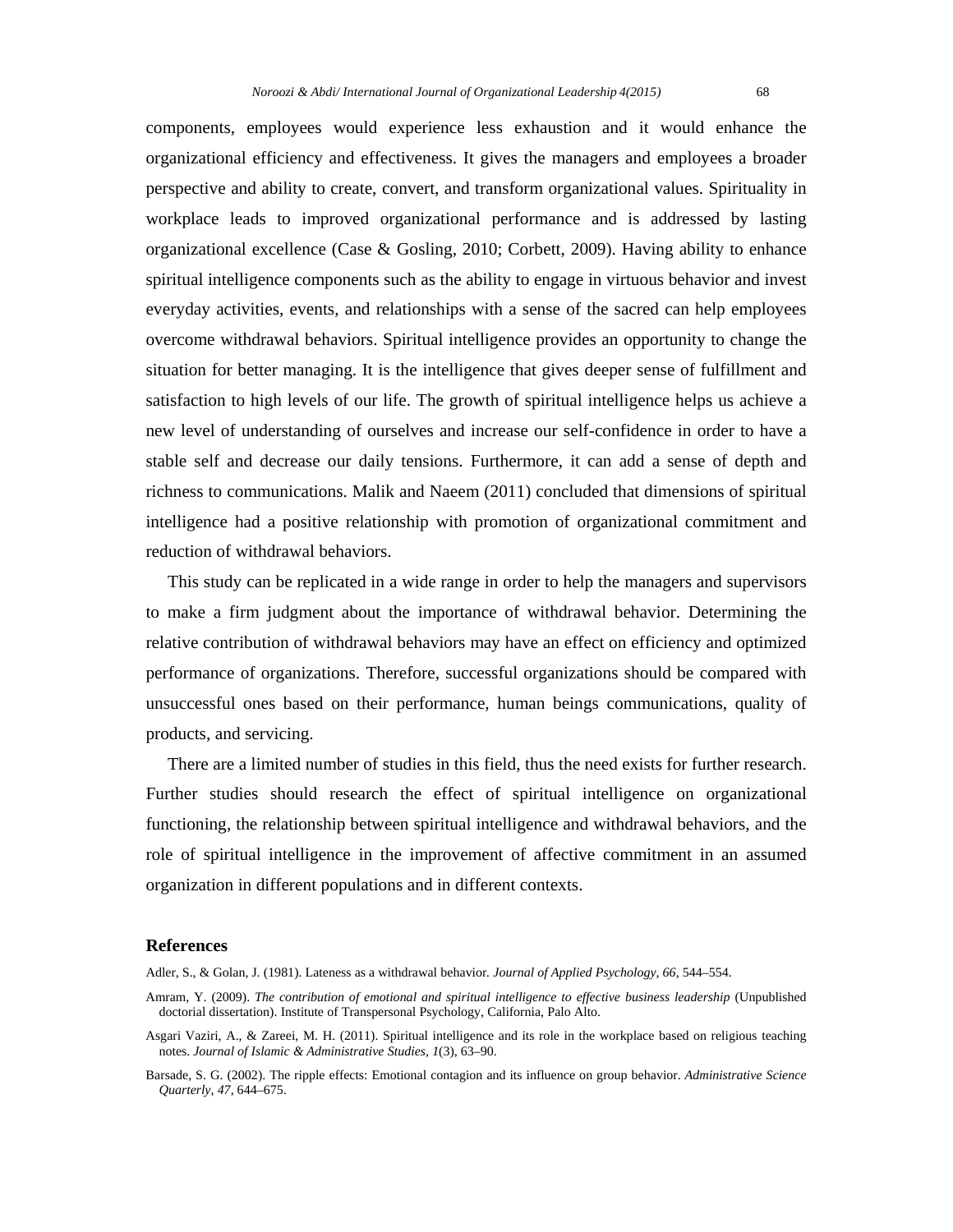- Bayram, N., Gursakal, N., & Bilgel, N. (2009). Counterproductive work behavior among white-collar employees: A study from Turkey*. International Journal of Selection & Assessment, 17*(2), 180–188.
- Benefiel, M. (2005). The second half of the journey: Spiritual leadership for organizational transformation. *The Leadership Quarterly, 16,*723–747.
- Berry, C. M., Lelchook, A. M., & Clark, M. A. (2010). A meta-analysis of the interrelationships between employee lateness, absenteeism, and turnover: Implications for models of withdrawal behavior. *Journal of Organizational Behavior, 33,* 678– 699.
- Biglaiser, G., & Ma, A. C. (2007). Moonlighting: Public service and private practice. *The RAND Journal of Economics, 38*, 1113–1133.
- Blau, G. (1994). Developing and testing a taxonomy of lateness behavior. *Journal of Applied Psychology, 79*, 959–970.
- Blau, G. (1998). On the aggregation of individual withdrawal behaviors into larger multi-item constructs. *Journal of Organizational Behavior, 19*, 437–451.
- Brooke, P. P., Russell, D. W., & Price, J. L. (1988). Discriminant validation of measures of job satisfaction, job involvement, and organizational commitment. *Journal of Applied Psychology, 73*, 139–45.
- Case, P., & Gosling, J. (2010). The spiritual organization: Critical reflections on the instrumentality of workplace spirituality. *Journal of Management, Spirituality, & Religion, 7*(4), 257–282.
- Charkhabi, M., Mortazavi, A., Alimohammadi, S., & Hayati, D. (2014). The effect of the spiritual intelligence training on the indicators of mental health in Iranian students: An experimental study. *Procedia- Social & Behavioral Sciences, 159*, 355–358.
- Colquitt, J., LePine, J. A., &Wesson, M. J. (2009). *Organizational behavior: Essentials for improving performance & commitment.* Boston: McGraw Hill/Irwin.
- Colquitt, J. A., Baer, M. D., Long, D. M., & Halvorsen-Ganepola, M. D. K. (2014). Scale indicators of social exchange relationships: A comparison of relative content validity. *Journal of Applied Psychology*, *99*(4)*,* 599–618.
- Coplan, R. J., & Rubin, K. H. (2010). Social withdrawal and shyness in childhood: History, theories, definitions, and assessments. In K. H. Rubin, & R. J. Coplan (Eds.), *The development of shyness and social withdrawal* (pp. 3-20). New York: The Guilford Press.
- Corbett, J. M. (2009). Invoking spirits in the material world: Spiritualism, surrealism, and spirituality at work. *Management & Organizational History, 4*(4), 339–357.
- Cowan, D. A. (2002). Translating spiritual intelligence into leadership competencies. *Journal of Management, Spirituality, & Religion, 2*(1), 3–38.
- Emmons, R. A. (2000a). Is spirituality an intelligence? Motivation, cognition, and the psychology of ultimate concern. *International Journal for the Psychology of Religion, 10*(1), 3–26.
- Emmons, R. A. (2000b). Spirituality and intelligence: Problems and prospects. *International Journal for the Psychology of Religion, 10*(1), 57–64.
- Fry, L. W. (2003). Toward a theory of spiritual leadership. *The Leadership Quarterly, 14*, 693–727.
- Gripentrog, B. K., Harold, C. M., Holtz, B. C., Klimoski, R. J., & Marsh, S. M. (2012). Integrating social identity and the theory of planned behavior: Predicting withdrawal from an organizational recruitment process. *Personal Psychology, 65*, 723– 753.
- Groeneveld, J., & Shain, M. (1985). The effect of corrective interviews with alcohol dependent employees: A study of 37 supervisor subordinate dyads. *Employee Assistance Quarterly, 1*(1), 63–73.
- Gupta, N., & Jenkins, G. D. (1991). Absenteeism and turnover: Is there a progression? *Journal of Management Studies, 9*(4), 395–412.
- Hackett, R. D. (1989). Work attitudes and employee absenteeism: A synthesis of the literature. *Journal of Occupational Psychology, 62,* 235–248.
- Hanisch, K. A., & Hulin, C. L. (1990a). Job attitudes and organizational withdrawal: An examination of retirement and other voluntary withdrawal behaviors. *Journal of Vocational Behavior, 37*, 60–78.
- Hanisch, K. A., & Hulin, C. L. (1990b). Retirement as a voluntary organizational withdrawal behavior. *Journal of Vocational Behavior,* 37, 60–78.
- Hanisch, K. A., & Hulin, C. L. (1991). General attitudes and organizational withdrawal: An evaluation of a causal model. *Journal of Vocational Behavior, 39*, 110–28.
- Harman, W. S., Lee, T. W., Mitchell, T. R., Felps, W., & Owens, B. P. (2007). The psychology of voluntary employee turnover. *Current Directions in Psychological Science, 16*, 51–54.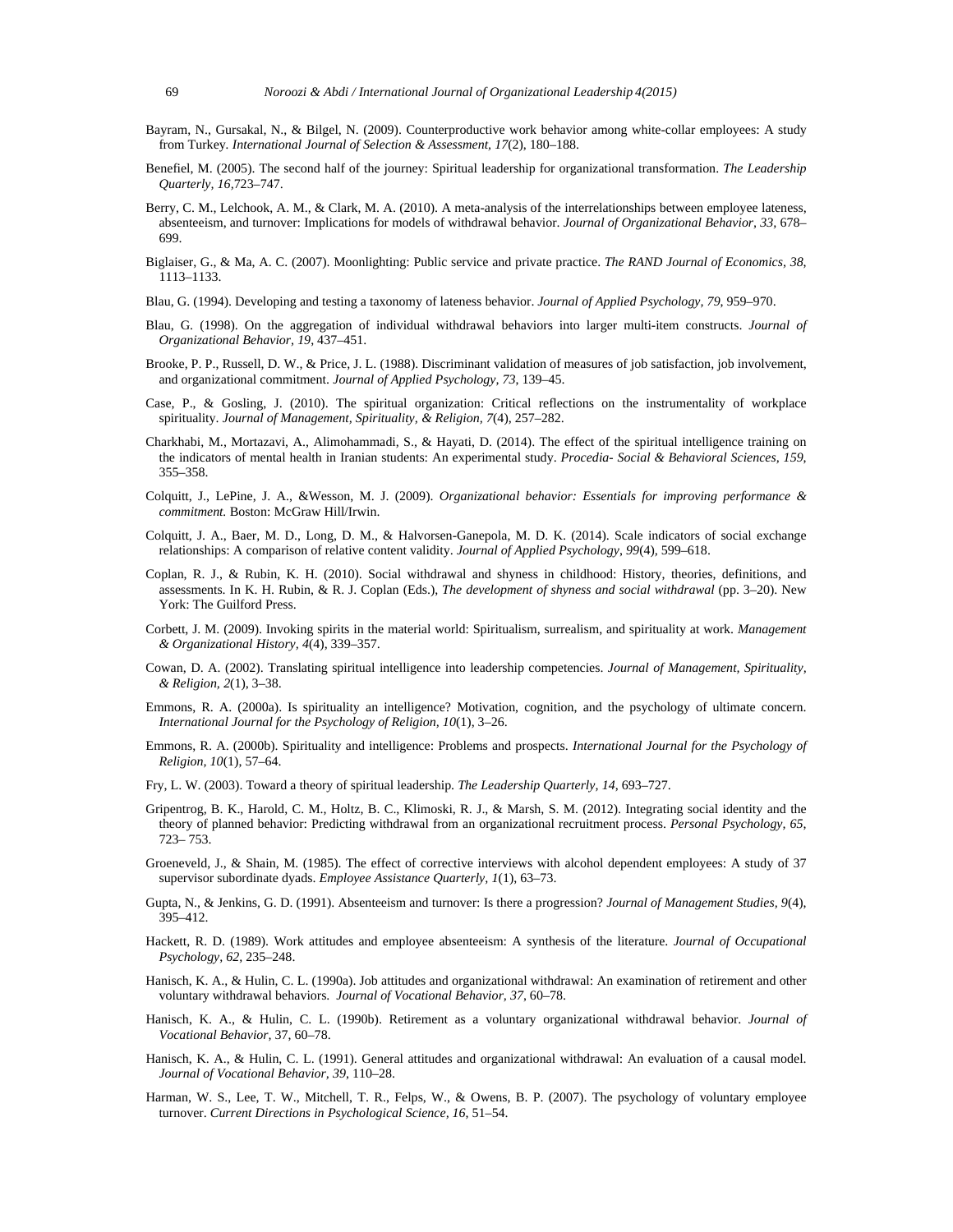- Herzberg, F., Mausness, B., Peterson, R., & Capwell, D. (1957). *Job attitudes: Review of research & opinion*. Pittsburg: Psychological Services.
- Hulin, C. L. (1991). Adaptation, persistence, and commitment in organizations. In M. D. Dunnette, & L. M. Hough (Eds.), *Handbook of industrial and organizational psychology* (pp. 445–505). Palo Alto, CA: Consulting Psychologists Press.

Johns, G. (2001). The psychology of lateness, absenteeism, and turnover. In N. Anderson, D. Ones, H. Sinangil, & C.

Viswesvaran (Eds.), *Handbook of industrial, work, and organizational psychology* (pp. 233–252). London: Sage.

- Kalantarkousheh, M., Sharghi, N., Soleimani, M., Ramezani, S. (2014). The role of spiritual intelligence on organizational commitment in employees of Universities in Tehran Province, Iran. *Procedia: Social & Behavioral Sciences, 140*, 499– 505.
- King, D. B. (2008). *Rethinking claims of spiritual intelligence: A definition, model, and measure* (unpublished master's thesis). Trent University, Peterborough, Ontario, Canada.
- Koslowsky, M. (2000). A new perspective on employee lateness. *Applied Psychology: An International Review, 49*, 390– 407.
- Koslowsky, M. (2009). A multi-level model of withdrawal: Integrating and synthesizing theory and findings. *Human Resources Management Review, 19,* 283–303.
- Kwantes, C. T. (2003). Organizational citizenship and withdrawal behaviors in the USA and India: Does commitment make a difference? *International Journal of Cross Cultural Management, 3*(1), 5–26.
- Lebreton, J. M., Binning, J. F., Adorno, A. J., & Melcher, K. M. (2004). Importance of personality and job specific affect for predicting job attitudes and withdrawal behavior. *Organizational Research Methods, 7*(3), 300-325.
- Lim, V. K. G. (2002). The IT way of loafing on the job: Cyber loafing, neutralizing and organizational justice. *Journal of Organizational Behavior*, *23*(5), 675–694.
- Lim, V. K. G., & Teo, T. S. H. (2005). Prevalence, perceived seriousness, justification, and regulation of cyber loafing in Singapore: An exploratory study. *Information & Management, 42*, 1081–1093.
- Malik, M. E., & Naeem, B. (2011). Role of spirituality in job satisfaction and organizational commitment among faculty of institutes of higher learning in Pakistan. *African Journal of Business Management, 5*(4), 1236–1244.
- Martin, T. N., & Hafer, J. C. (2009). Models of emotional intelligence, and performance: A test of Tischler, Biberman, and McKeage. *Journal of Management, Spirituality, & Religion, 6*(3), 247–257.
- Mobley, W. H. (1987). Intermediate linkage in the relationship between job satisfaction and turnover. *Journal of Applied Psychology, 62,* 237–240.
- Mowday, R., Steers, R. M., & Porter, L. (1979). The measurement of organizational commitment. *Journal of Vocational Behavior, 14,* 224–247.
- Murphy, K. A. (1986). When your top choice turns you down: Effect of rejected job offers on the utility of selection tests. *Psychological Bulletin*, *99*, 128–133.
- Newell, S. (1995). *The healthy organization*. London: Routledge.
- Özdemir, S. B., Cheah, C. S. L., & Coplan, R. J. (2015). Conceptualization and assessment of multiple forms of social withdrawal in Turkey. *Social Development, 24*(1), 143–165.
- Pelled, L. H., Xin, K. R. (1999). Down and out: An investigation of the relationship between mood and employee
- withdrawal behavior. *Journal of Management, 25*(6), 875–895.
- Rosse, J. G. (1988). Relations among lateness*,* absence*,* and turnover*:* Is there a progression of withdrawal*? Human Relations, 41*(7), 517–531.
- Rosse, J. G., & Noel, T. W. (1996). Leaving the organization. In K. R. Murphy (Eds.), *Individual difference and behavior in organizations* (pp. 451–494). San Francisco, CA: Jossey-Bass.
- Sackett, P. R., Berry, C. M., Wiemann, S., & Laczo, R. M. (2006). Citizenship and counter-productive work behavior: Clarifying relationship between the two domains. *Human Performance, 19(4),* 441–464.
- Saad, M. Z., Hatta, Z. A., Mohamad, N. (2010). The impact of spiritual intelligence on the health of the elderly in Malaysia. *Asian Social Work & Policy Review, 4*, 84–97.
- Samadi, P. (2006). Spiritual intelligence. *Journal of Modern Educational Thought, 2*(3), 99–144.
- Shahbakhsh, B., & Moallemi, S. (2013). Spiritual intelligence, resiliency, and withdrawal time in clients of methadone maintenance treatment. *International Journal of High Risk Behaviors & Addiction, 2*(3), 132–135.